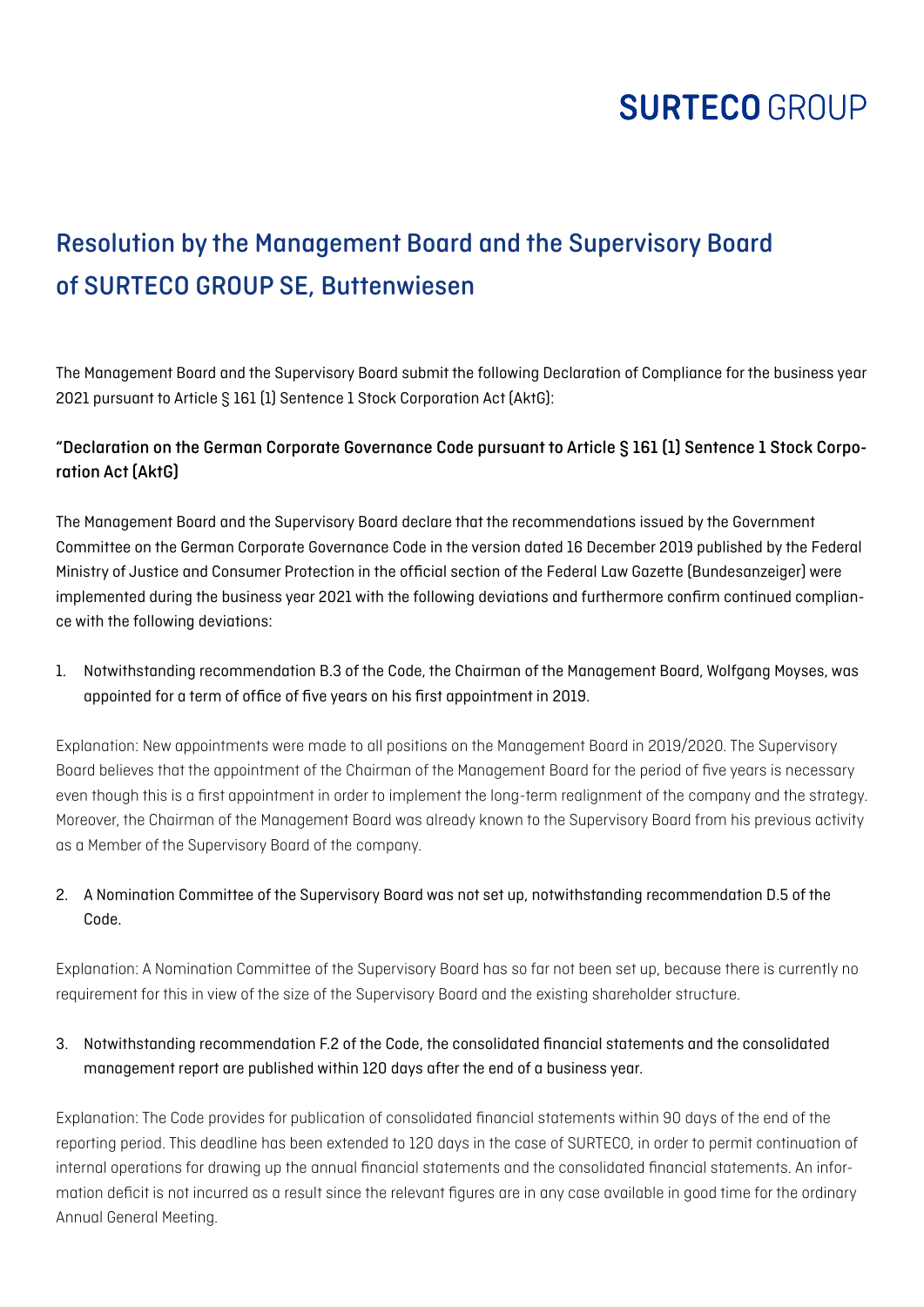#### 4. Notwithstanding recommendation G.3 of the Code, the composition of the peer group will not be disclosed.

Explanation: Using its best judgement pursuant to § 87 Section (1) Stock Corporation Act (AktG), the Supervisory Board carries out a suitable horizontal peer group comparison in order to assess the appropriateness and customary level of the overall compensation for the Members of the Management Board in comparison with other companies. Against this background, different compensation data from comparable enterprises in the MDAX were and are used. Due to the heterogeneity of SURTECO's business, there are only companies in the MDAX that are completely unrelated to the industry but are economically comparable. Since this composition is subject to constant changes, the company has decided not to publish it.

5. In order to assess customary practice within the company, the remuneration system approved by the Annual General Meeting on 23 June 2021 does not take into account the overall ratio of Management Board remuneration to the remuneration of the workforce (deviation from recommendation G.4 of the Code).

Explanation: When defining the total compensation, the Supervisory Board took account of the salary structure of the second management tier of the Group, that is specifically the average of the total remuneration of the managing directors and the authorized signatories (Prokuristen) of the important operating subsidiary companies of the Group in Germany. The remuneration of a Member of the Management Board of SURTECO GROUP SE shall exceed the individual earnings of this group of people as a matter of course, because these managing directors and executive employees are only responsible for their individual company or sub-functions, and do not bear responsibility for the entire group of companies. In a comparison with the average compensation for the second management tier, the Management Board compensation (status: 2020) amounts to approximately sixfold the average remuneration of these managers. In the opinion of the Supervisory Board, this factor is not disproportionate in view of the responsibility associated with the function of the Management Board covering the entire group of companies. A comparison is not carried out with the remuneration paid to employees because the functions and responsibilities are not comparable.

#### 6. The proportion of long-term variable remuneration does not exceed the proportion of short-term variable remuneration (deviation from recommendation G.6 of the Code).

Explanation: Pursuant to the current contracts for the Members of the Management Board, 75 % of the variable remuneration is paid out in the following business year and 25 % is retained without paying any interest. The retained share of 25 % is only paid out after three years. It is reduced or increased by a percentage amount if the average bonus of the last three business years falls short of or exceeds the bonus of the year that is three years prior to the current business year. The retention and hence the long-term variable remuneration is less than the short-term share. However, the Supervisory Board believes that the alignment on a sustainable company performance continues to be adequately safeguarded by this arrangement. In the remuneration system which the Annual General Meeting approved on 23 June 2021 and which applies to all new contracts for Members of the Management Board, the short-term and long-term variable remuneration amounts to 50 % in each case. The Supervisory Board believes that this allocation still adequately ensures that the focus is on the trajectory of a sustainable development of the company.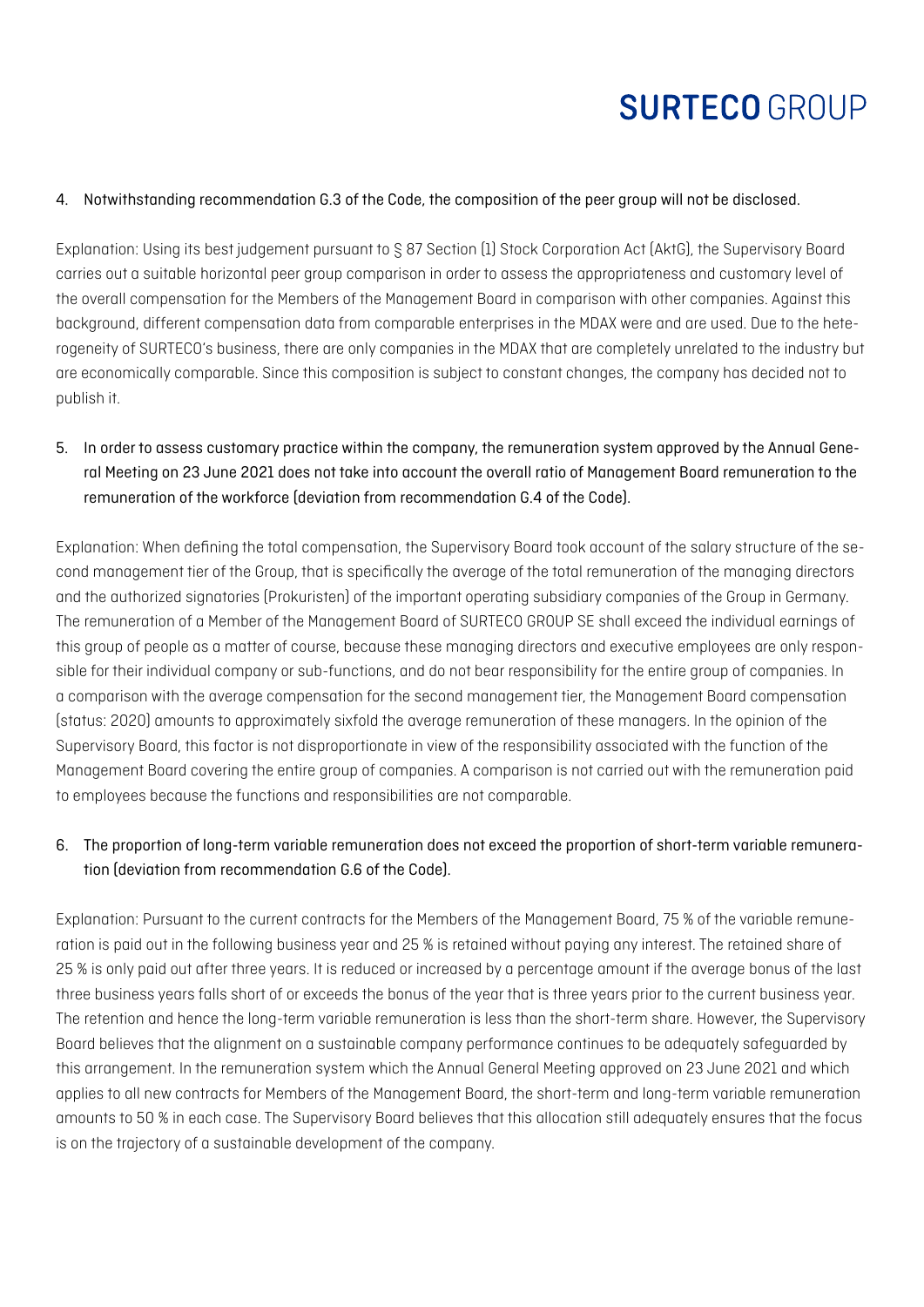7. Notwithstanding recommendation G.7 of the Code, only the development of the operating result is used as a performance criterion for the variable remuneration components. Specific performance criteria such as operating and strategic target indicators are not defined in advance.

Explanation: In accordance with the current contracts with Members of the Management Board, variable remuneration relates to a discretionary bonus that is defined by the Supervisory Board after the end of the relevant business year at reasonable discretion. The starting indicator is the consolidated result. However, the Supervisory Board is not precluded from taking account of other performance indicators for making its discretionary decision without the need for these indicators to be defined in advance. This flexible approach has led to satisfactory results in the past both for the company and for the Members of the Management Board. The contracts currently in force do not therefore define any other strategic target as a basis for variable remuneration elements. Strategic goals and sustainability targets are defined in the remuneration system which the Annual General Meeting approved on 23 June and applies to all new contracts for Members of the Management Board.

8. The variable compensation elements granted to the Members of the Management Board are not granted on the basis of shares (deviation from recommendation G.10 of the Code).

Explanation: SURTECO GROUP SE does not hold any own (treasury) shares which would be available for the grant of such compensation elements.

9. Apart from the retentions described under section 5, the contracts of service for the Members of the Management Board do not provide for any possibility of retaining or reclaiming variable remuneration in justified cases (deviation from recommendation G.11 Sentence 2 of the Code).

Explanation: If these types of retention or reclaiming options were proposed for inclusion in the contracts of service, the conditions under which payments made by the company could be reclaimed or retained from a Member of the Management Board would have to be precisely defined in advance. Clauses of this type would be beset by substantial risks if judicial enforcement were necessary. The Supervisory Board is of the opinion that the objective of such provisions has already been accounted for as a result of the retention of part of the variable remuneration (long-term component as described under item 4) and this arrangement is not associated with comparable legal risks. If there were any breaches of duty by a Member of the Management Board, the Supervisory Board would normally be required to pursue any existing claims relating to compensation for damages pursuant to Article § 93 (2) Stock Corporation Act (AktG). Insofar there is also no claw-back clause by which the retention of compensation components can be effected in the remuneration system which the Annual General Meeting approved on 23 June 2021.

### 10. Currently, there is no contractually agreed redundancy pay cap for the Chairman of the Management Board, Mr. Wolfgang Moyses (deviation from recommendation G.13 of the Code).

Explanation: Previous contracts of service held by Mr. Moyses with other companies also did not include a redundancy cap and a redundancy cap was not therefore included when the contract of service was concluded with Mr. Moyses. A redundancy cap of remuneration for two years was provided for in the remuneration system which the Annual General Meeting approved on 23 June 2021 and which applies for all new contracts for Members of the Management Board.